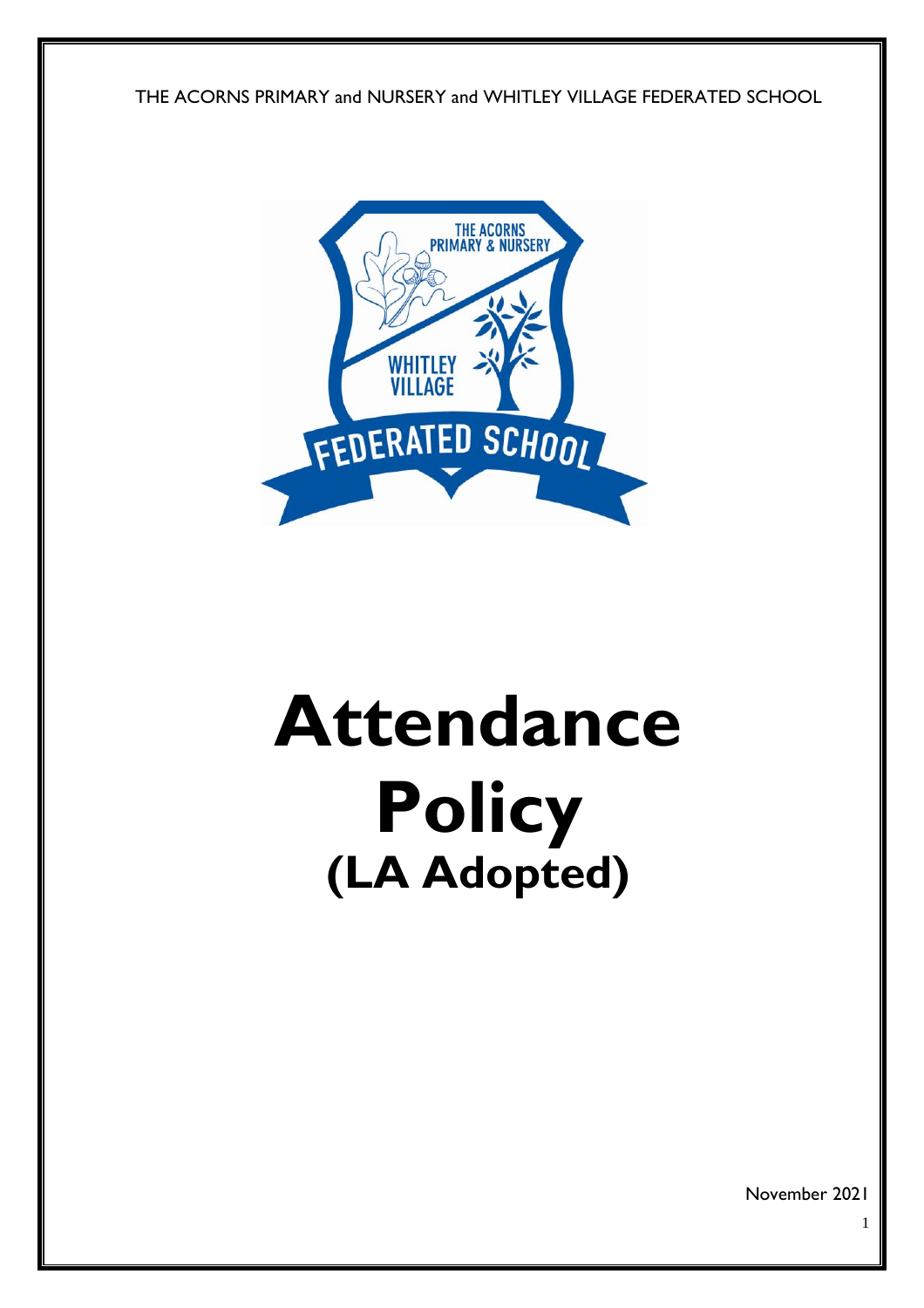# **We are a Rights Respecting School with No Outsiders**

## **Article 28: Every child has the right to an education.**

#### **Attendance Policy Statement:**

Good attendance is essential if pupils are to take full advantage of school and gain the appropriate skills, which will equip them for life. It is important to ensure that our most vulnerable pupils are given the same opportunities, which may mean extra support in certain cases.

The Acorns Primary & Nursery & Whitley Village Federated School aims to achieve good attendance by operating an attendance policy within which staff, pupils, parent(s)/carer(s), local community and the Local Authority can work in partnership. The school will monitor attendance and ensure quick and early intervention if a problem is identified.

All staff will encourage good attendance and will liaise with home and partner agencies if this is appropriate. Good attendance will be seen as an achievement in its own right and recognised as such by the school. The attendance policy is based on the premise of equal opportunities for all.

#### **Aims:**

- To improve the quality of school life
- To create a culture in which good attendance is normal
- To demonstrate to pupils, parent(s)/carer(s) and staff that the school values good attendance and to recognise that good regular attendance is an achievement in itself
- To be consistent in implementation, both in terms of rewards and sanctions
- To value the individual and be socially and educationally inclusive

#### **Objectives:**

- To involve the children in their school attendance
- To communicate effectively with parent(s)/carer(s) about regular school attendance
- All school staff to continue to take responsibility for children or young people's attendance
- To recognise the importance of promoting and monitoring good attendance
- To ensure time and organisation within the school to enable the aims and objectives to be met
- Effective working relationship with the Local Authority

## **Targets:**

- To have an effective means of collecting and monitoring attendance information
- To ensure that such data is available and used effectively by school managers and staff in conjunction with the Local Authority
- To agree specific targets for individuals, groups, years and the whole school in a context of all known relevant factors and record these where appropriate
- To target resources in order to improve attendance and implement strategies where most appropriate and to undertake this within a reasonable time frame
- To keep parent(s)/carer(s), pupils and governors and the Local Authority informed of policy and practice
- To ensure that the school is aware of government targets which may have been set for some vulnerable groups, such as Looked After Children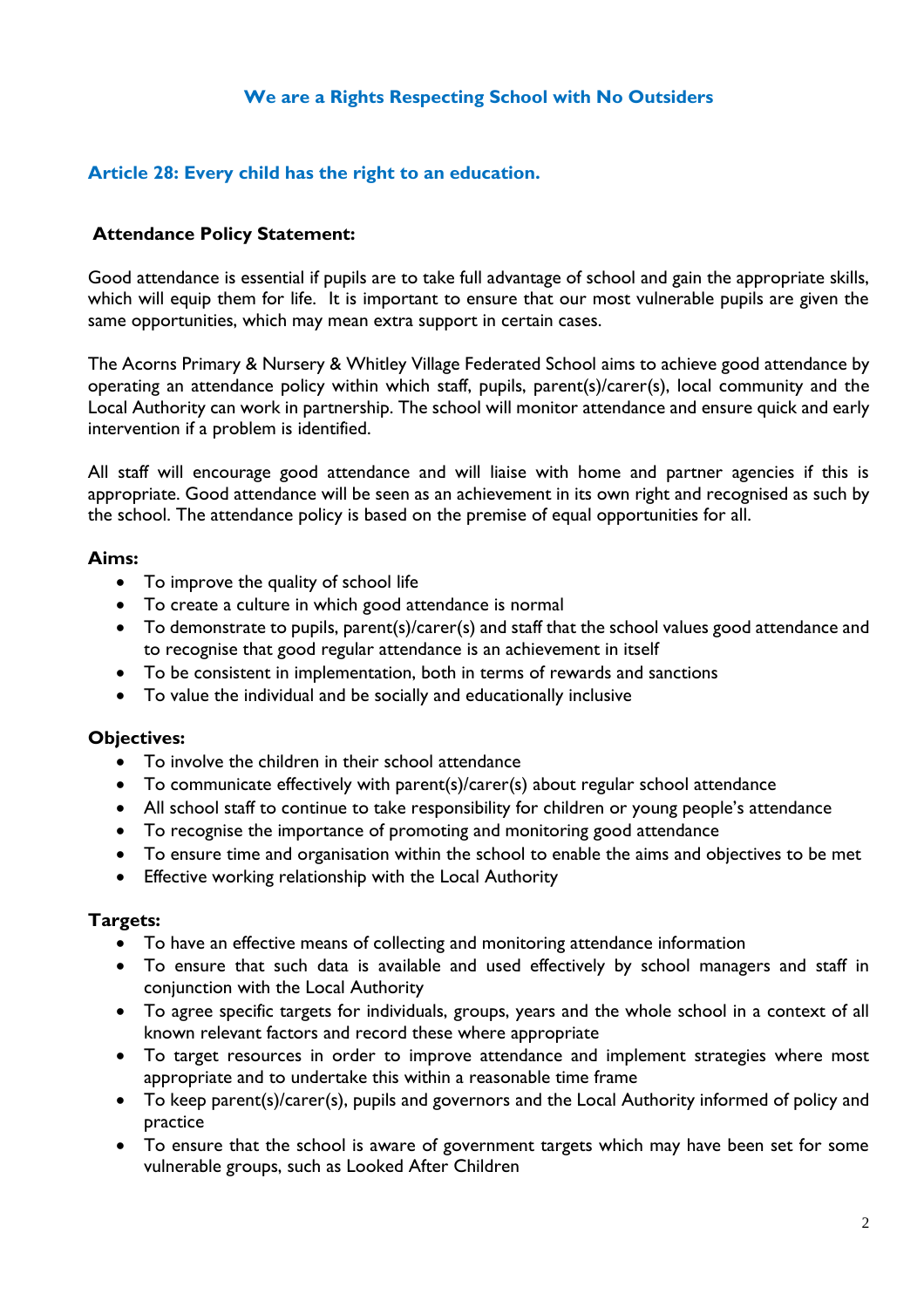# **Procedure**

- Children or young people are expected to attend school for the full 190 days of the academic year, unless there is a good reason for absence. There are two types of absence:
	- o Authorised (where the school approves pupil absence)
	- o Unauthorised (where the school will not approve absence)
- It is expected that parent(s) or carers will provide an explanation if the child or young person is absent on every day the absence occurs, at the start of the school day by 9.15am.
- If contact, explaining the child or young person's absence, fails to be made by parent(s) or carer/s, then the school will attempt to contact the home. If contact is not made, the absence will be recorded as unauthorised. Frequent occurrences may result in a fixed penalty notice being issued.
- As a result of poor attendance or punctuality, a panel meeting will be held in which school and family meet to resolve the situation.
- The Executive Headteacher will regularly remind parent(s)/carer(s) of the importance of good attendance and punctuality.
- Children or young people with 100% attendance may be recognised by the school termly and given appropriate reward (also see Behaviour Policy).

# **Identification & Referral**

- Identification can be made by the class teacher or Family Liaison Officers to the Headteacher.
- Concerns are relayed to the parent(s)/carer(s) verbally and/or by letter
- Following this letter, there will be monitoring of the child's attendance
- If there is no or insufficient improvement, at this point, a further letter may be sent and parent(s)/carer(s) can be invited in for a meeting
- If there is no improvement, the Headteacher will discuss the case with the Local Authority Education Welfare Officer, giving consideration to a referral
- Parental duty will be re-enforced to ensure full school attendance and offer support by providing links to other agencies as appropriate
- A referral to the Local Authority will consist of the current referral forms, copies of all correspondence to parent(s)/carer(s) and a print out of the child or young person's attendance certificate.

## **Article 41: If a country has laws and standards that go further than the present Convention, then the country must keep these laws.**

# **Completing the Register**

- Registers provide the twice daily record of the attendance of all pupils; they are legal documents **that may be required in a court of law,** for example as evidence in prosecutions for nonattendance at school
- The register should be marked using the codes advised by DfE and Cheshire West and Chester Council
- Schools are responsible to ensure that storage of information complies with the Data Protection Registrar under the Data Protection Act 1998
- Electronic registers have to be backed up on external servers at least once a week. **These are legal documents.**